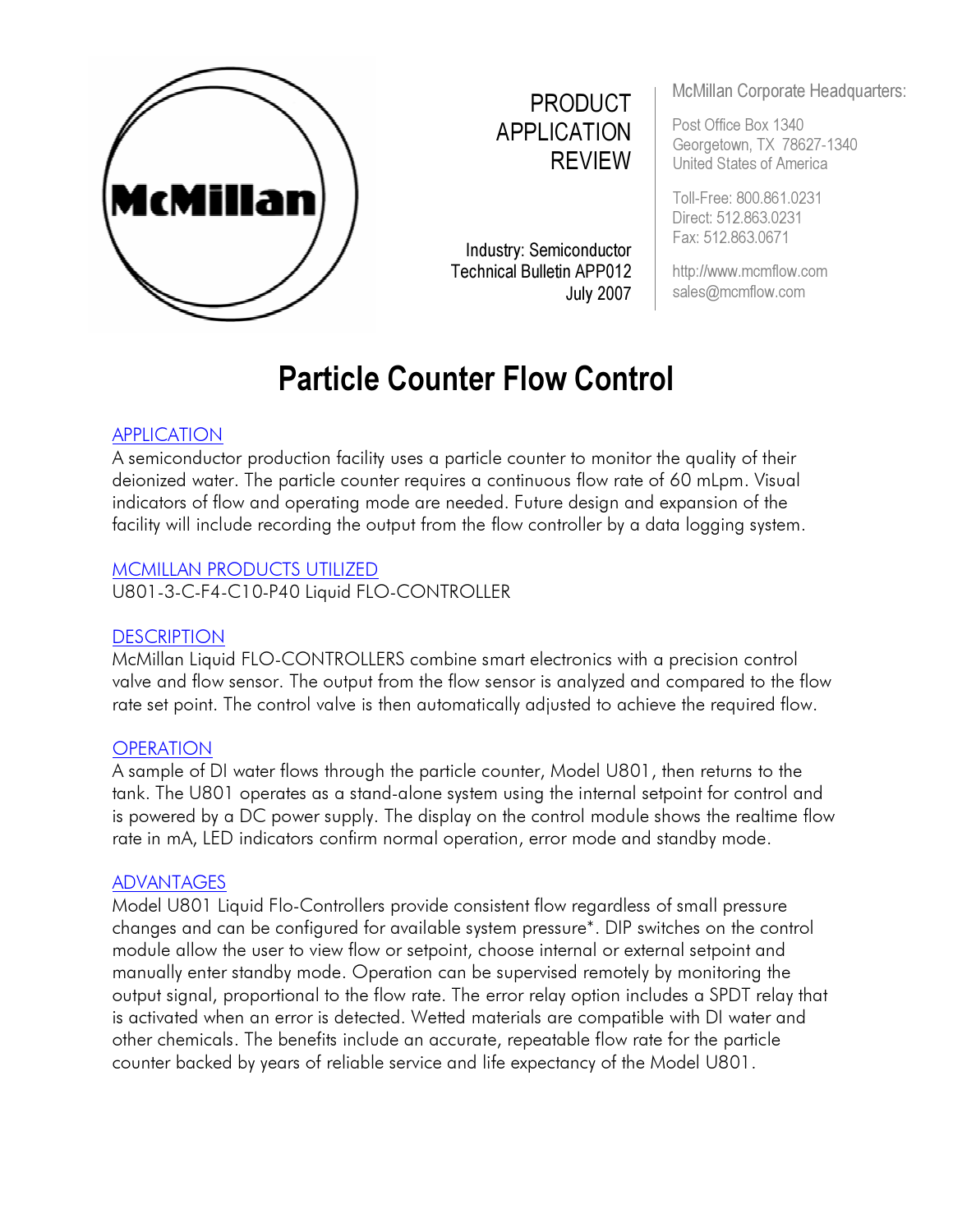APP011-Particle Counter Flow Control, continued...

**DIAGRAMS** 

Figure 1 illustrates the flow path of the fluid system. Figure 2 illustrates the wiring of the system .

FIGURE 1 - Flow Path of Fluid System